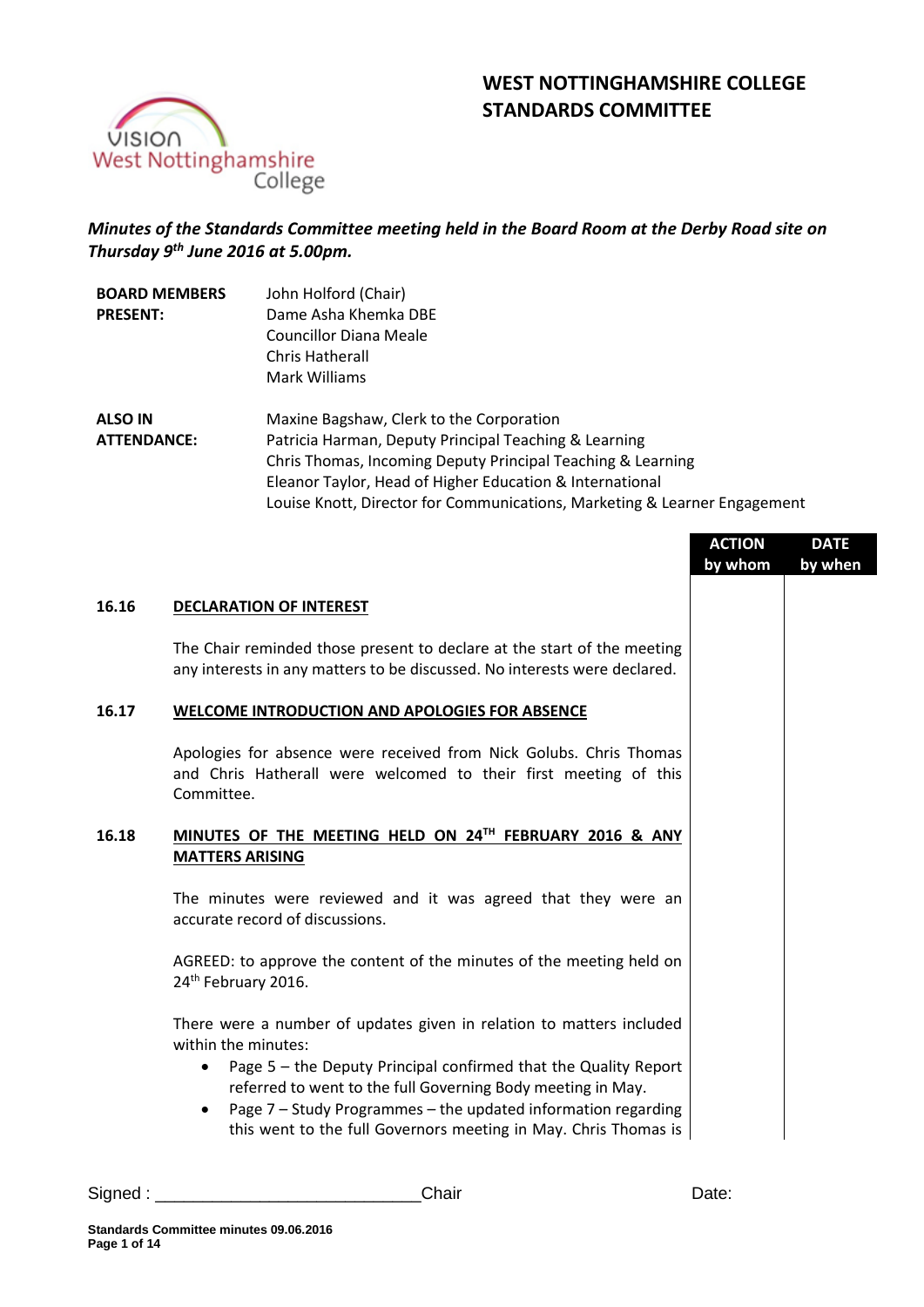|       | providing an update at the residential. Given the number of<br>Governors who are unable to attend the residential this year, it<br>was agreed that a repeat information session would be provided<br>in September for the full Board.<br>Page $9$ – the entrepreneur programme will be in place for<br>٠<br>September.<br>Page 9 - as agreed, the Deputy Principal spoke at the Curriculum<br>$\bullet$<br>Managers Forum in March regarding improved communication<br>with students and about progression opportunities.<br>Item 12 - the action relates to the Learner Voice strategy update<br>$\bullet$<br>which is being withdrawn from this meeting.<br>Page 13 - the Deputy Principal will report upon the impact that<br>$\bullet$<br>recruiting the new safeguarding officer has had in his October<br>safeguarding report to this Committee. It was noted that the<br>individual had only started work in May and therefore there has<br>been insufficient time to evidence demonstrable impact.                                                                                                           | Deputy<br>Principal<br>Deputy<br>Principal | Sept. 2016<br>October<br>2016 |
|-------|----------------------------------------------------------------------------------------------------------------------------------------------------------------------------------------------------------------------------------------------------------------------------------------------------------------------------------------------------------------------------------------------------------------------------------------------------------------------------------------------------------------------------------------------------------------------------------------------------------------------------------------------------------------------------------------------------------------------------------------------------------------------------------------------------------------------------------------------------------------------------------------------------------------------------------------------------------------------------------------------------------------------------------------------------------------------------------------------------------------------|--------------------------------------------|-------------------------------|
|       | AGREED: to note the update provided.                                                                                                                                                                                                                                                                                                                                                                                                                                                                                                                                                                                                                                                                                                                                                                                                                                                                                                                                                                                                                                                                                 |                                            |                               |
| 16.19 | <b>ACTION PROGRESS REPORT</b>                                                                                                                                                                                                                                                                                                                                                                                                                                                                                                                                                                                                                                                                                                                                                                                                                                                                                                                                                                                                                                                                                        |                                            |                               |
|       | Members reviewed the action progress table and were happy to note the<br>position. It was acknowledged that the majority of items had been<br>discussed as part of the 'matters arising' section of the review of the<br>earlier minutes.                                                                                                                                                                                                                                                                                                                                                                                                                                                                                                                                                                                                                                                                                                                                                                                                                                                                            |                                            |                               |
|       | AGREED: to note the content of the report provided.                                                                                                                                                                                                                                                                                                                                                                                                                                                                                                                                                                                                                                                                                                                                                                                                                                                                                                                                                                                                                                                                  |                                            |                               |
| 16.20 | <b>DEPUTY PRINCIPAL'S REPORT</b>                                                                                                                                                                                                                                                                                                                                                                                                                                                                                                                                                                                                                                                                                                                                                                                                                                                                                                                                                                                                                                                                                     |                                            |                               |
|       | The Deputy Principal introduced this item and drew key matters to<br>members attention:                                                                                                                                                                                                                                                                                                                                                                                                                                                                                                                                                                                                                                                                                                                                                                                                                                                                                                                                                                                                                              |                                            |                               |
|       | Qualification Achievement Rates (QAR) data set $-$ in previous<br>1)<br>years the QSR was published towards the end of January and the<br>national rates were included in the data set. When the QAR was<br>published this year national rates were not included. The<br>national rates have very recently been published however,<br>Compass our provider, have not yet incorporated them within<br>the system and therefore the College is unable to undertake the<br>analysis required. It was confirmed that an update on this would<br>be provided at the October meeting.<br>Personal Development, Behaviour and Welfare - members'<br>2)<br>attention was drawn to the table at section 3.2. It was<br>acknowledged that the use of the disciplinary procedure at the<br>first stage does have a significant positive impact. There have<br>been 24 stage 3 disciplinary panel hearings during the period<br>September 2015 to March 2016. Since the last report there has<br>been one further exclusion as a result of unacceptable behaviour<br>by a student, which included using equipment in an improper | Deputy<br>Principal                        | October<br>2016               |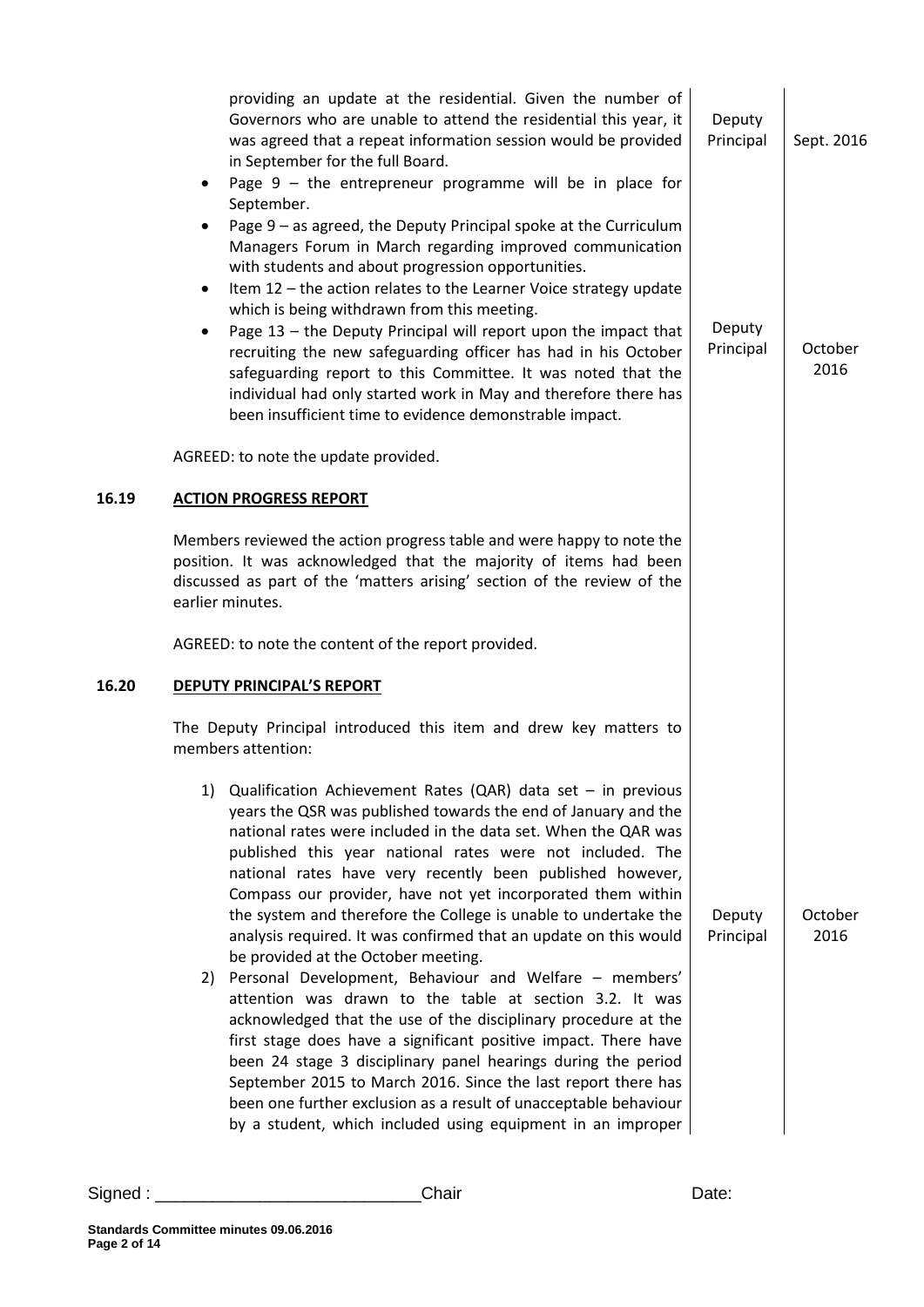| way that was potentially dangerous. All acknowledged that two<br>exclusions in one year was a relatively small number given the<br>size of the College. The more consistent use of the disciplinary<br>procedure at the earlier stages of an issue arising has shown a<br>positive impact, for example within Care and Education Studies,<br>the use of the early stages of the procedure has led to improved<br>attendance and in turn much improved retention.                                                                                                                                                                                                                                                                                                                                                                                                                                         |                     |         |
|----------------------------------------------------------------------------------------------------------------------------------------------------------------------------------------------------------------------------------------------------------------------------------------------------------------------------------------------------------------------------------------------------------------------------------------------------------------------------------------------------------------------------------------------------------------------------------------------------------------------------------------------------------------------------------------------------------------------------------------------------------------------------------------------------------------------------------------------------------------------------------------------------------|---------------------|---------|
| Members reviewed the statistics in section 3.2 and it was explained that<br>Schools are of very different sizes and therefore there will be significant<br>variances in terms of numbers. In relation to EMAPS, they have a lot of<br>adult students and therefore appear to be fewer issues. In the Lifestyle<br>Academy there have been a lot of incidents involving groups of students<br>with poor behaviour towards each other and this has influenced the<br>number of matters reported. In CES there are some particularly<br>challenging students. The Committee noted that there were 'spikes' in<br>terms of the number of matters reported in CES and ETS in November. It<br>was confirmed that this has been analysed and there can be no particular<br>pattern discerned regarding the reasons for the incidents. There doesn't<br>seem to be a consistent reason for the matters reported. |                     |         |
| There are positive interventions evident which stop escalation. The<br>College has a student code of conduct in place which helps too and this<br>gives a clear direction regarding expected behaviours.                                                                                                                                                                                                                                                                                                                                                                                                                                                                                                                                                                                                                                                                                                 |                     |         |
| The Committee were advised that some behaviours on the bus also<br>account for a high number of incidents and that this is something that is<br>harder to tackle.                                                                                                                                                                                                                                                                                                                                                                                                                                                                                                                                                                                                                                                                                                                                        |                     |         |
| The Committee, in reviewing the information, indicated that they would<br>find it useful to know where the fundamental issues are so that they can<br>help to address and reduce what could be perceived as a high number of<br>behavioural incidents. It was explained that some of the numbers include<br>attendance and that it is not all about poor or unacceptable behaviour.<br>The Committee agreed that it would be useful to have a better<br>differential so that they could more clearly ascertain the number of<br>behaviours that are of concern.                                                                                                                                                                                                                                                                                                                                          | Deputy<br>Principal | 2016/17 |
| The Deputy Principal indicated that the new tutor and 1:1 system to be<br>introduced for the next academic year may help to address early<br>interventions needed. The Committee agreed that it was important that<br>the College know all the contributing factors so that they can target<br>support and interventions in the most needed areas. It was explained<br>that this is the first academic year that the College has tracked Personal<br>Development, Behaviour and Welfare in this way and as a consequence<br>it is unable to compare any prior year trends.                                                                                                                                                                                                                                                                                                                               |                     |         |
|                                                                                                                                                                                                                                                                                                                                                                                                                                                                                                                                                                                                                                                                                                                                                                                                                                                                                                          |                     |         |

**CH**

**CH**

**Page 3 of 14**

**Standards Committee minutes 09.06.2016**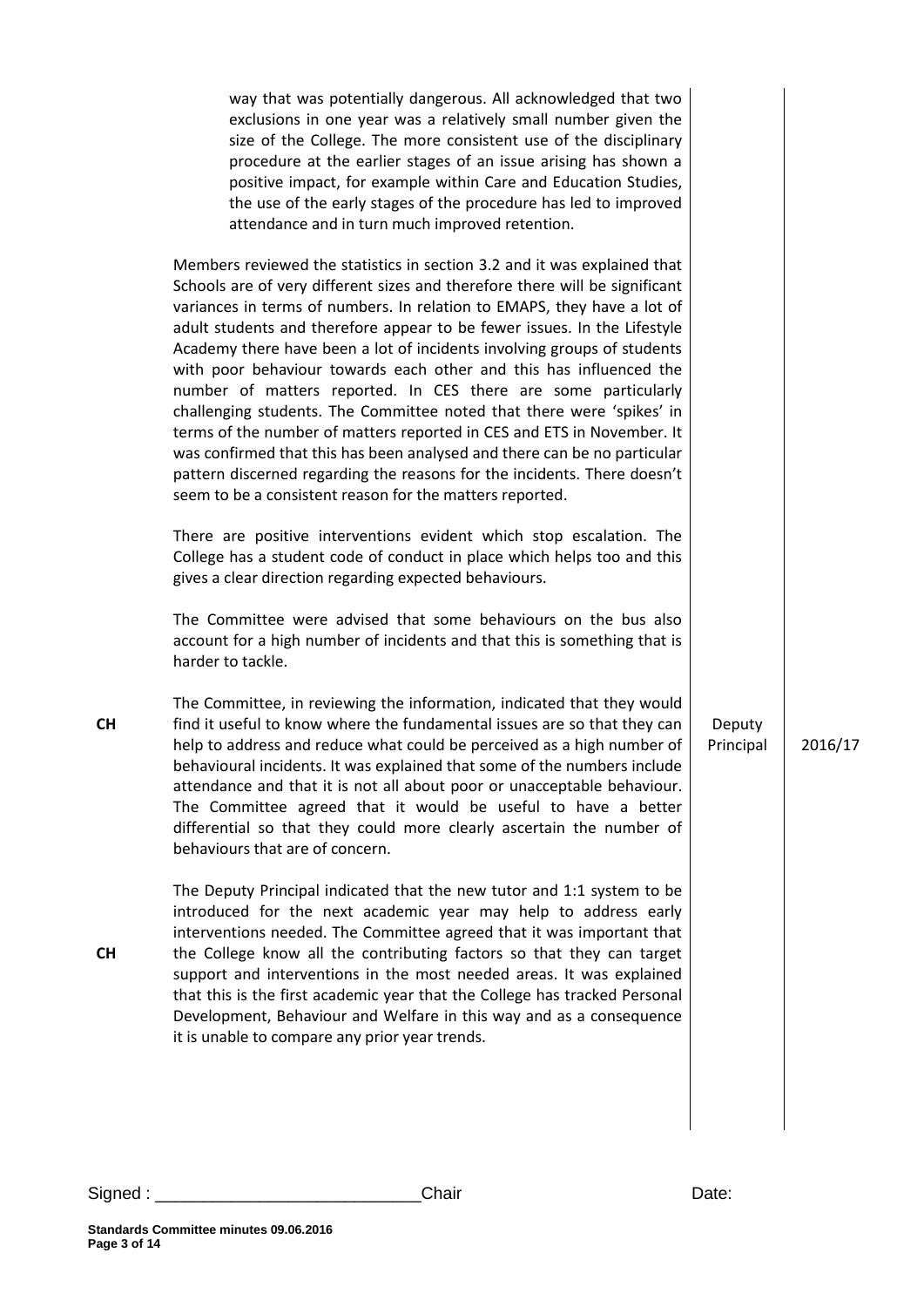|       | 3) Ofsted College outcomes                                                                                                                                                                                                                                                                                                                                                                                                                                                                                                                                                                                                                                                        |                     |                  |
|-------|-----------------------------------------------------------------------------------------------------------------------------------------------------------------------------------------------------------------------------------------------------------------------------------------------------------------------------------------------------------------------------------------------------------------------------------------------------------------------------------------------------------------------------------------------------------------------------------------------------------------------------------------------------------------------------------|---------------------|------------------|
|       | Members' attention was drawn to the in-year update and it was<br>confirmed that a full academic year report would be provided at the next<br>meeting. At the time of providing the report there had been nine short<br>inspections of which eight providers were graded as good and one as<br>requiring improvement. Since that time there have been even more<br>Colleges who have retained their good status.                                                                                                                                                                                                                                                                   | Deputy<br>Principal | October<br>2016  |
|       | 4) Qualification changes - within the College many 19+ students<br>are not taught in discreet groups but follow a similar programme<br>to 16-18 year olds. As from September 2016, some of the<br>qualifications currently delivered, for example Diploma in Light<br>Vehicle Maintenance, and Repair Principles Level 3, will not be<br>funded for 19+ students. Detailed review of the funding<br>guidance, eligibility for loans guidance and qualifications offered<br>is taking place to ensure students are able to access appropriate<br>funded qualifications. It was explained that this does not affect<br>many students and the current estimate is circa 30 students. |                     |                  |
| Q     | The Committee questioned whether there was a danger that any courses<br>could become non-viable as a consequence of these qualification<br>changes. It was explained again that the College does not have many 19+<br>standalone groups and it tends to be 16-18 year old groups with 19+<br>students incorporated within them. It was agreed that the incoming<br>Deputy Principal would look in to whether there are any groups capable<br>of doing a level 3 and accessing funding before the changes, and if there<br>are, how can the College support them to take this step.                                                                                                | Deputy<br>Principal | <b>June 2016</b> |
|       | AGREED: to note the update provided.                                                                                                                                                                                                                                                                                                                                                                                                                                                                                                                                                                                                                                              |                     |                  |
| 16.21 | <b>QUALITY REPORT</b>                                                                                                                                                                                                                                                                                                                                                                                                                                                                                                                                                                                                                                                             |                     |                  |
|       | The Incoming Deputy Principal introduced this item and explained that<br>his report covers a number of discreet areas.                                                                                                                                                                                                                                                                                                                                                                                                                                                                                                                                                            |                     |                  |
|       | <b>Retention and Attendance</b><br>1)                                                                                                                                                                                                                                                                                                                                                                                                                                                                                                                                                                                                                                             |                     |                  |
|       | Key matters noted were:<br>All existing retention data lies considerably above<br>comparable national averages.<br>Students are equally retained at College regardless of<br>٠<br>gender, ethnicity and/or learning difficulty.<br>Higher education retention rates have fallen by 5<br>percentage points compared with 14/15. Plans are in place<br>for greater monitoring of this provision in year. Next year<br>should provide opportunity for identifying at risk students<br>earlier in the course.<br>Six curriculum areas have in-year retention rates of 95% or<br>greater                                                                                               |                     |                  |

Signed : \_\_\_\_\_\_\_\_\_\_\_\_\_\_\_\_\_\_\_\_\_\_\_\_\_\_\_\_Chair Date: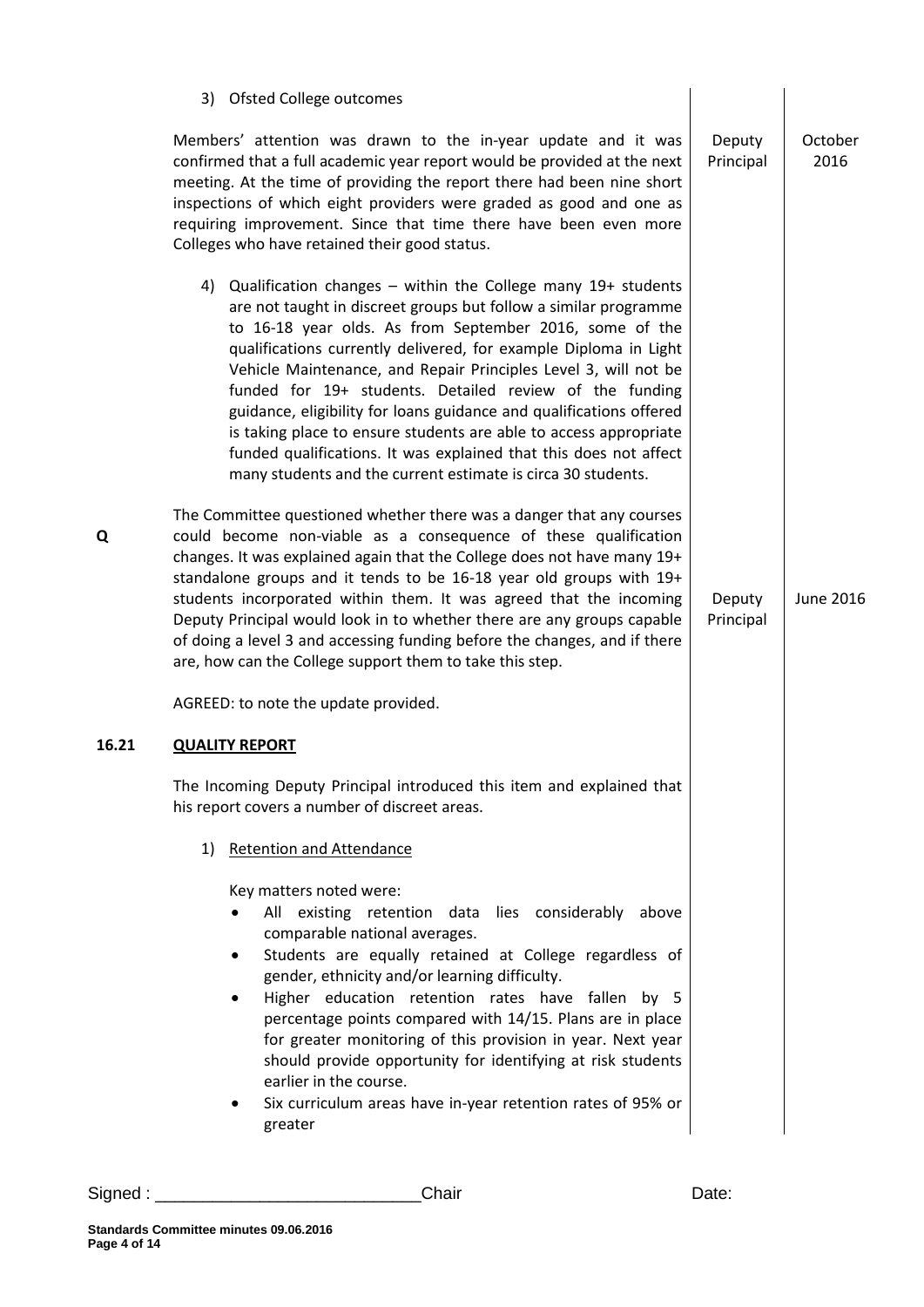| Five curriculum areas have in-year retention rates below<br>$\bullet$<br>90%.<br>Eight areas have in year attendance rates below 90%.<br>Subject areas with low attendance and retention rates will<br>$\bullet$<br>be identified for further support next academic year.                                                                                                                                                                                                                                                                       |                     |           |
|-------------------------------------------------------------------------------------------------------------------------------------------------------------------------------------------------------------------------------------------------------------------------------------------------------------------------------------------------------------------------------------------------------------------------------------------------------------------------------------------------------------------------------------------------|---------------------|-----------|
| In relation to the six curriculum areas with retention rates over 95% and<br>five with rates below 90%, it was agreed that the incoming Deputy<br>Principal would check the retention rates and analyse any correlation<br>with attendance following the end of the academic year.                                                                                                                                                                                                                                                              | Deputy<br>Principal | June 2016 |
| He confirmed that the overall picture was good and that at the top level<br>the College is 4% up on the 14/15 retention rate. The College is<br>consistently above national average in most areas. Where retention is<br>low then these courses are a focus for quality improvement in 16/17.                                                                                                                                                                                                                                                   |                     |           |
| The Committee generally discussed whether there was a specific<br>correlation between attendance and retention. The Deputy Principal<br>confirmed that yes, there was a definite link and in his view measuring<br>retention is reviewing the position 'once the horse has bolted'.<br>Attendance is a much earlier indicator and something that needs very<br>close monitoring at all levels.                                                                                                                                                  |                     |           |
| 2) Student withdrawals                                                                                                                                                                                                                                                                                                                                                                                                                                                                                                                          |                     |           |
| 41 more students have been withdrawn from courses in<br>15/16 compared to 14/15. Much of this increase can be<br>accounted for by students progressing in to employment in<br>year.<br>There has been a significant increase in the number of<br>$\bullet$<br>students withdrawing from fulltime provision in the School of<br>Construction. Again this can largely be accounted for by<br>students going in to employment in year.<br>There has been a significant decrease in withdrawals in<br>Creative Industries and Digital Technologies. |                     |           |
| It was acknowledged that whilst the overall figure has increased by 40<br>there have been some positive aspects to this in terms of employment<br>and a move to apprenticeships. The Committee indicated that for future<br>reports they would like to know whether the move into employment is<br>to a place of employment that is relevant to the course taken. It was<br>acknowledged that at this stage the link to relevant employment is not<br>necessarily there in all areas.                                                           | Deputy<br>Principal | 2016/17   |
| 3)<br><b>Student destinations</b>                                                                                                                                                                                                                                                                                                                                                                                                                                                                                                               |                     |           |
| The Deputy Principal indicated that there were two elements of<br>data that he would wish to specifically bring to members'<br>attention:                                                                                                                                                                                                                                                                                                                                                                                                       |                     |           |

**CH**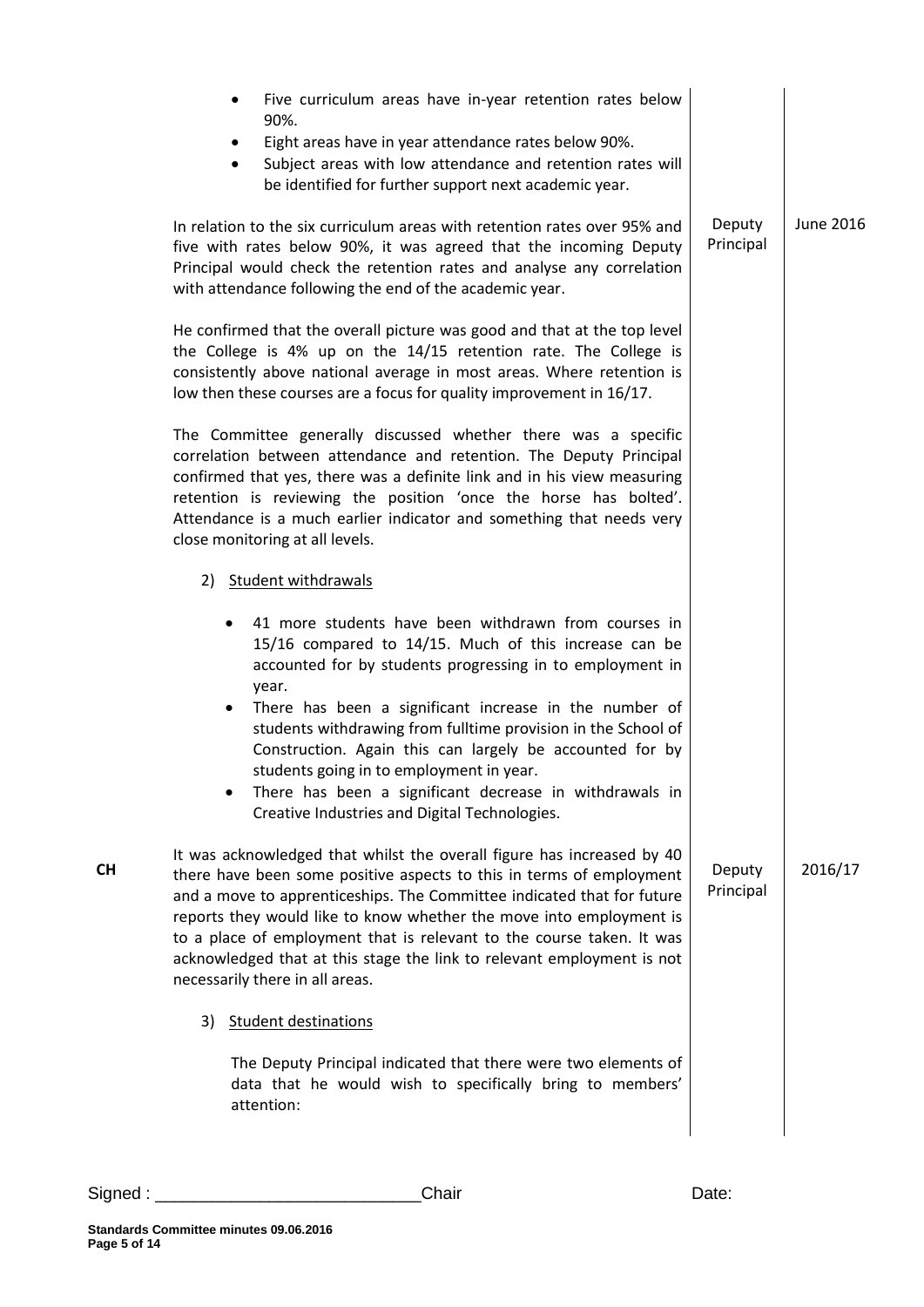|           | a) The table at $6.8.2 -$ this shows the destinations of all full time<br>classroom based students for the academic year 14/15. The data<br>table shows a high number of destinations as FE (60%) and it was<br>acknowledged that many of these would not be classed as a<br>'positive destination' in terms of government criteria.<br>b) The 'no response' category is quite large and can therefore effect<br>and impact upon the statistics.                                                                                                                                                                                                                                    |                     |                 |
|-----------|-------------------------------------------------------------------------------------------------------------------------------------------------------------------------------------------------------------------------------------------------------------------------------------------------------------------------------------------------------------------------------------------------------------------------------------------------------------------------------------------------------------------------------------------------------------------------------------------------------------------------------------------------------------------------------------|---------------------|-----------------|
| Q         | In reviewing the statistics the Committee questioned whether the<br>apprenticeship figure is comparable to other FE colleges as it seems low.<br>It was agreed that the incoming Deputy Principal would investigate this<br>and provide an update to the next meeting.                                                                                                                                                                                                                                                                                                                                                                                                              | Deputy<br>Principal | October<br>2016 |
| <b>CH</b> | In relation to the information provided at section 6.8, the Principal<br>requested that the incoming Deputy Principal think of a more succinct<br>way of presenting key headline data so that Governors have greater<br>clarity regarding what requires their attention and focus. The incoming<br>Deputy Principal's recommendation was to move to measure student<br>destinations in the same way that the government does and that this<br>would give consistency and also allow easy comparisons. In discussion it<br>was acknowledged that it is also important to measure and monitor<br>progression internally, particularly as there are some real success stories<br>here. |                     |                 |
|           | 4) Work based learning                                                                                                                                                                                                                                                                                                                                                                                                                                                                                                                                                                                                                                                              |                     |                 |
|           | Members' attention was drawn to page 39 and the headline figures. The<br>incoming Deputy Principal indicated that the report needs to come with<br>a certain 'health warning'. The overall and timely success statistics<br>appear to be lower than 14/15, however there is over 50% of the 15/16<br>data still to be realised and as a consequence this is still very much an in<br>year position.                                                                                                                                                                                                                                                                                 |                     |                 |
| <b>CH</b> | The Principal expressed the view that Governors need to know simply<br>where the concerns are and also where there are areas to celebrate in<br>terms of future reports.                                                                                                                                                                                                                                                                                                                                                                                                                                                                                                            |                     |                 |
| <b>CH</b> | Members' attention was drawn to section 11.15 which was confirmed as<br>the predicted position. The incoming Deputy Principal confirmed that<br>this would be a good outcome if achieved. The Principal indicated that<br>the key for her was for all report writers to explain in their executive<br>summary cover reports, where the College is in terms of its journey and<br>where it expects and hopes to get to.                                                                                                                                                                                                                                                              |                     |                 |
|           | It was confirmed that, similarly Traineeships is still an in-year position.                                                                                                                                                                                                                                                                                                                                                                                                                                                                                                                                                                                                         |                     |                 |
|           | 5) Lesson observation report                                                                                                                                                                                                                                                                                                                                                                                                                                                                                                                                                                                                                                                        |                     |                 |
|           | The incoming Deputy Principal confirmed that this is a positive picture.<br>He was satisfied that there are robust and supportive processes in place.                                                                                                                                                                                                                                                                                                                                                                                                                                                                                                                               |                     |                 |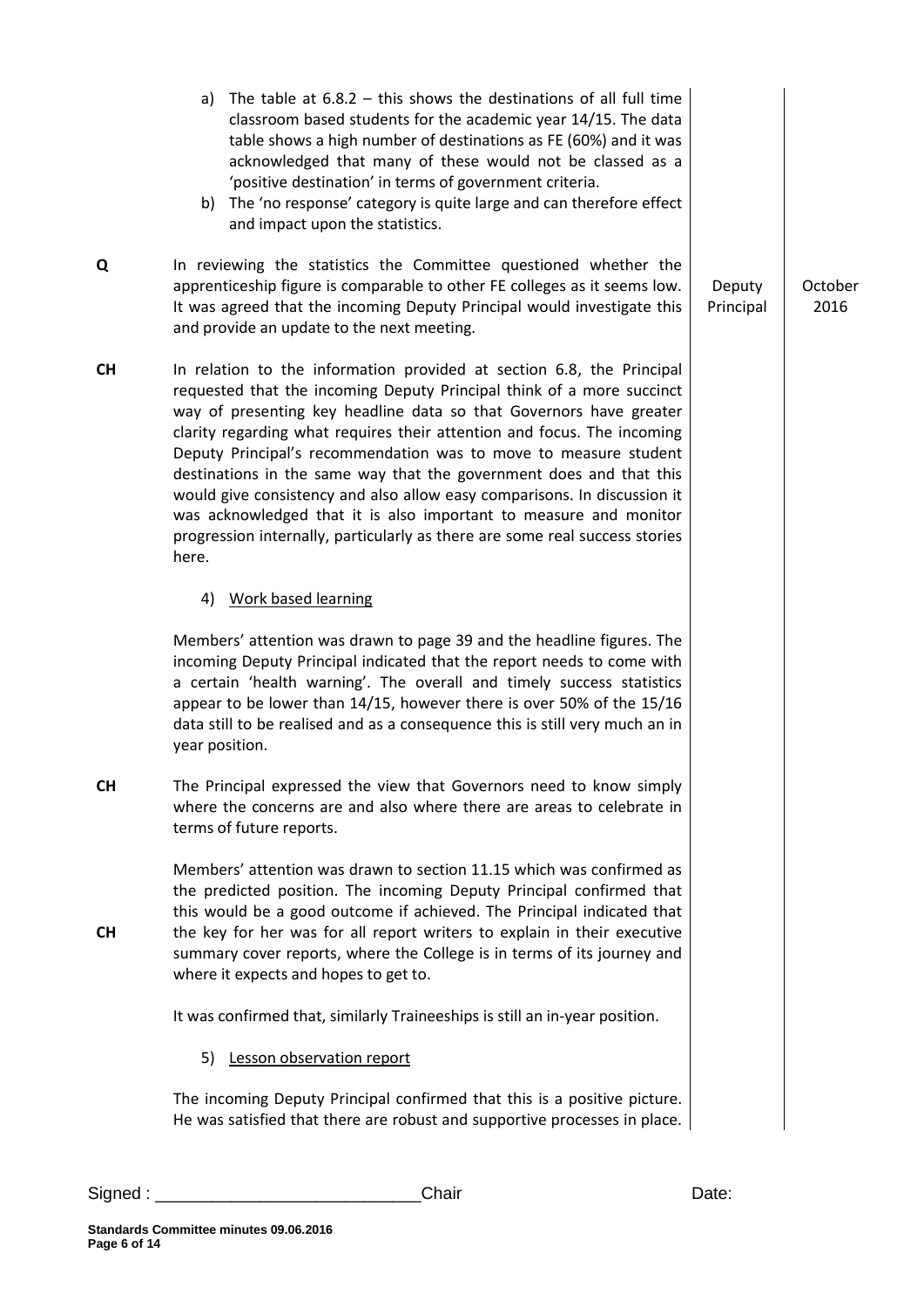|                        | Any grade 3 observations or below have a supportive plan in place for<br>staff and also for partners. This system contributes significantly to the<br>overall quality of the College.                                                                                                                                                                                                                                                                                                                                                                                                                                                                            |                     |           |
|------------------------|------------------------------------------------------------------------------------------------------------------------------------------------------------------------------------------------------------------------------------------------------------------------------------------------------------------------------------------------------------------------------------------------------------------------------------------------------------------------------------------------------------------------------------------------------------------------------------------------------------------------------------------------------------------|---------------------|-----------|
|                        | 6) External verification/external examiner reports                                                                                                                                                                                                                                                                                                                                                                                                                                                                                                                                                                                                               |                     |           |
|                        | Members' attention was drawn to page 48 where the information was<br>noted.                                                                                                                                                                                                                                                                                                                                                                                                                                                                                                                                                                                      |                     |           |
|                        | 7) Quality improvement plan 2015/16 progress update                                                                                                                                                                                                                                                                                                                                                                                                                                                                                                                                                                                                              |                     |           |
| <b>CH</b>              | Members' attention was drawn to page 49 and they expressed some<br>concern regarding the level of non-achievement stated. The incoming<br>Deputy Principal expressed the view that there were some tracking<br>improvements required. The Committee felt that the table on page 49<br>could better explain progress and how close the College is to<br>achievement, rather than simply stating 'not yet achieved'. It was<br>explained that there are a number of issues which are interrelated in<br>terms of tracking and recording.                                                                                                                           |                     |           |
| <b>CH</b><br><b>CH</b> | The Committee challenged the senior team and indicated that, the way<br>the table is presented raises concerns regarding how much is still to be<br>done at this point in the year. Governors can't really tell where the<br>College is or how far away it is in terms of achieving its stated objectives.<br>They challenged the reporting and expressed the view that in some areas<br>they would like to better see the targets and not just achievement<br>progress.                                                                                                                                                                                         |                     |           |
|                        | It was agreed that the incoming Deputy Principal would provide an<br>addendum update paper in early September, this is to be emailed out to<br>Committee members.                                                                                                                                                                                                                                                                                                                                                                                                                                                                                                | Deputy<br>Principal | Sept 2016 |
|                        | Members discussed the action described as 'to better evidence impact<br>contribution in the workplace when students undertake work<br>placements'. It was acknowledged that with hindsight, the wording could<br>have been sharper in terms of this action.                                                                                                                                                                                                                                                                                                                                                                                                      |                     |           |
|                        | AGREED: to note the content of the report provided.                                                                                                                                                                                                                                                                                                                                                                                                                                                                                                                                                                                                              |                     |           |
| 16.22                  | <b>STUDY PROGRAMMES UPDATE</b>                                                                                                                                                                                                                                                                                                                                                                                                                                                                                                                                                                                                                                   |                     |           |
|                        | The Deputy Principal introduced her written report and reminded that<br>the Committee that in October 2015 they had received an overview on<br>the principles and characteristics of study programmes and information<br>on two specific elements; Maths and English and work placements.<br>Members' attention was drawn to table 1 in section 2.1 of the report<br>where retention and attendance statistics were noted. She explained<br>that retention is similar for main qualifications and Maths and English, as<br>these are part of the study programme. Students are not able to<br>withdraw from Maths and English and remain on programme other than |                     |           |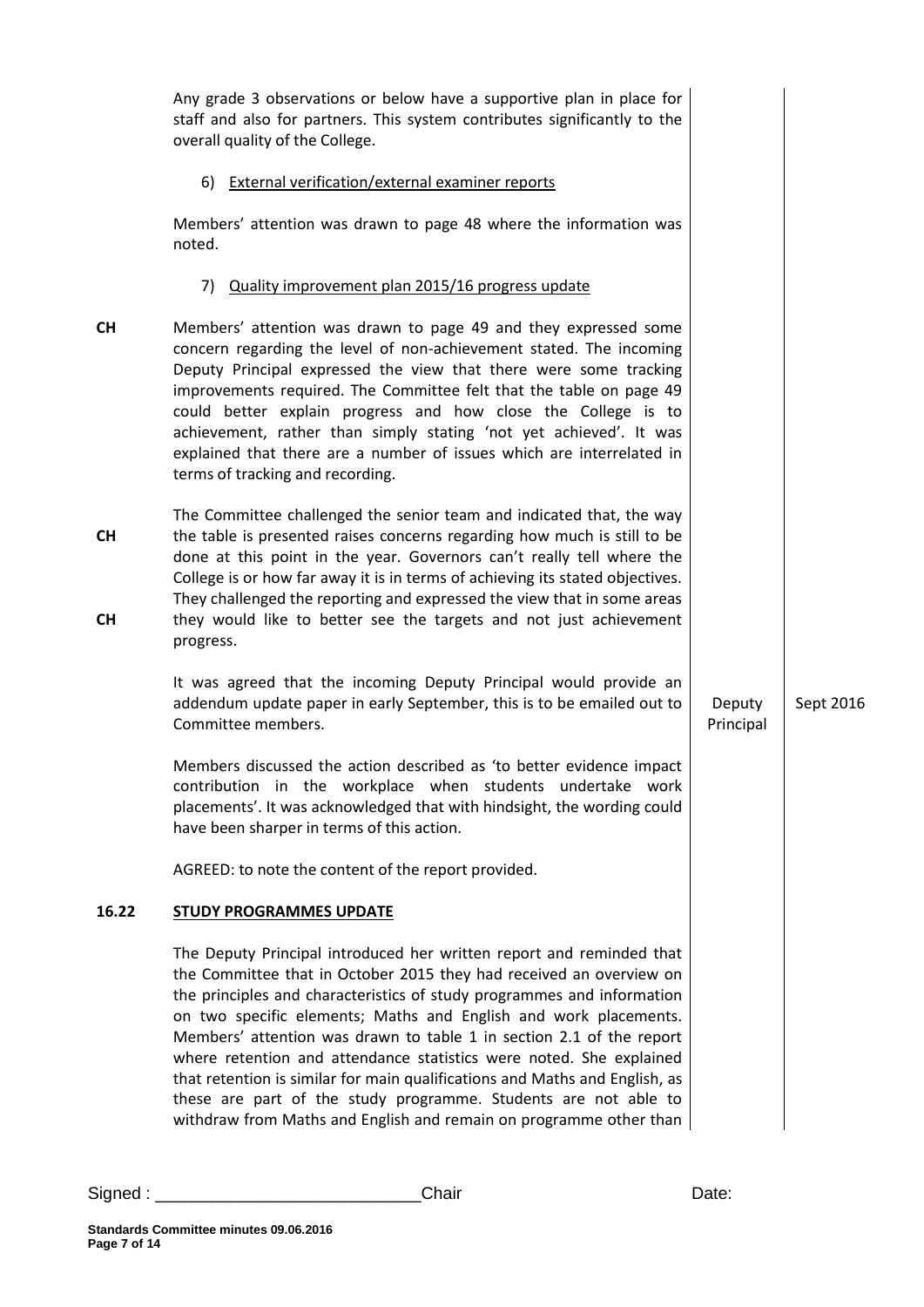in very exceptional circumstances. Attendance is lower for Maths and English than for the main qualification of the study programme. This is regularly reviewed by curriculum teams, but improvement in attendance is required in order to support achievement of the qualifications this year and in to 16/17.

Members specifically discussed the difference in attendance between the main qualification and Maths and English for the Construction and Building Services School of Learning, this has a 10% difference which is a significant concern. All agreed that attendance needs to be addressed much earlier in the year in 16/17.

**CH** The Committee was advised that Maths and English continues to be the biggest challenge relating to study programmes. In 15/16, students who had achieved a grade D at GCSE on entry to the College completed initial and diagnostic assessment at the start of their course and, based on their results, they were enrolled to resit their GCSEs or study functional skills level 2. Students who at enrolment had achieved GCSE grade E or below have undertaken functional skills qualifications. A decision has been taken that as from September 2016, students who have attained grade D or E at GCSE will be enrolled to resit the GCSE qualification. This will mean that very few students will be enrolled for functional skills level 2.

> It was explained that functional skills tests have got much more difficult nationally and that this has impacted upon the decision to enrol for resits at GCSE. The new GCSE specifications are out and assurance was given that staff have had a lot of training in relation to this. Governors were also reminded that the Maths and English department now have a much different team. Teacher quality has improved and as a consequence the College can see a positive impact.

> The Committee went on to then discuss work experience and work placements and the data table provided in 4.2. They questioned what exactly constitutes a 'work placement'. It was explained that this is a minimum of 24 hours but can vary significantly between different courses. A lot of media students complete live briefs from industry as there are fairly limited offsite work placements available. In addition to work placements the College also offers a broad range of work experience, these are more internal development opportunities whereas work placements are all external placements.

> In discussing the statistics, all agreed that the Lifestyle Academy had seen a real positive improvement in terms of the number of external placements secured. The total percentage of work placements achievements for the College as a whole has now increased to 66%, which is quite an improvement on the 14/15 position which was in the 40s. The College's stated aim is to get everyone a related work placement.

**Page 8 of 14**

**Standards Committee minutes 09.06.2016**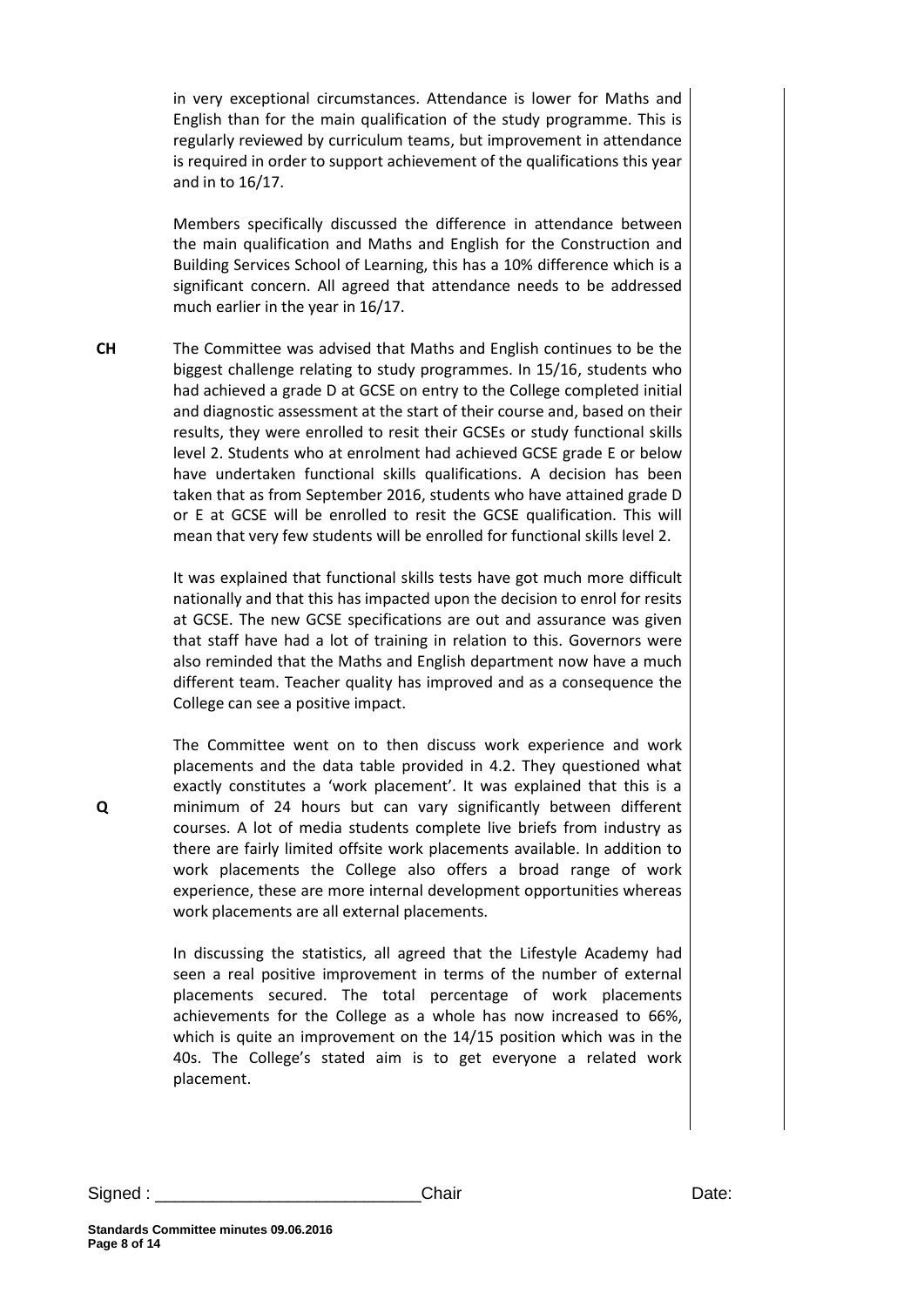|       | The Deputy Principal circulated an updated appendix A which shows the<br>functional skills actual pass rates as at $7th$ June 2016. It was explained<br>that this is a snapshot report. The College position has gone up<br>marginally but not significantly and that the issue remains at level 2. It<br>was confirmed that the College was still waiting for quite a lot of results<br>and therefore the position will change further.                                                                                                                                                                                                                                                                                                                                                                                                                                                                                                                                                                                                                                                                                                                                                                                                                                                                                                                                                                                                                                                                                                                                                                                                                                                                                                                                                                                                  |                     |                 |
|-------|-------------------------------------------------------------------------------------------------------------------------------------------------------------------------------------------------------------------------------------------------------------------------------------------------------------------------------------------------------------------------------------------------------------------------------------------------------------------------------------------------------------------------------------------------------------------------------------------------------------------------------------------------------------------------------------------------------------------------------------------------------------------------------------------------------------------------------------------------------------------------------------------------------------------------------------------------------------------------------------------------------------------------------------------------------------------------------------------------------------------------------------------------------------------------------------------------------------------------------------------------------------------------------------------------------------------------------------------------------------------------------------------------------------------------------------------------------------------------------------------------------------------------------------------------------------------------------------------------------------------------------------------------------------------------------------------------------------------------------------------------------------------------------------------------------------------------------------------|---------------------|-----------------|
| Q     | In reviewing the functional skills maths data, the Committee questioned<br>why entry level 2 percentage pass rate had decreased from 96% to 93%<br>between 24 <sup>th</sup> May and 7 <sup>th</sup> June report. The Deputy Principal confirmed<br>that she would seek clarification on this. It was agreed that an early<br>September report/update would be circulated by email.                                                                                                                                                                                                                                                                                                                                                                                                                                                                                                                                                                                                                                                                                                                                                                                                                                                                                                                                                                                                                                                                                                                                                                                                                                                                                                                                                                                                                                                        | Deputy<br>Principal | Sept. 2016      |
|       | AGREED: to note the update provided.                                                                                                                                                                                                                                                                                                                                                                                                                                                                                                                                                                                                                                                                                                                                                                                                                                                                                                                                                                                                                                                                                                                                                                                                                                                                                                                                                                                                                                                                                                                                                                                                                                                                                                                                                                                                      |                     |                 |
| 16.23 | <b>HIGHER EDUCATION UPDATE</b>                                                                                                                                                                                                                                                                                                                                                                                                                                                                                                                                                                                                                                                                                                                                                                                                                                                                                                                                                                                                                                                                                                                                                                                                                                                                                                                                                                                                                                                                                                                                                                                                                                                                                                                                                                                                            |                     |                 |
|       | The Head of Higher Education and International introduced her written<br>report and drew a number of matters to members' attention.                                                                                                                                                                                                                                                                                                                                                                                                                                                                                                                                                                                                                                                                                                                                                                                                                                                                                                                                                                                                                                                                                                                                                                                                                                                                                                                                                                                                                                                                                                                                                                                                                                                                                                       |                     |                 |
|       | QDP survey results are due at the end of August. It was<br>confirmed that a summary of the results will be provided at the<br>October meeting.<br>NSS national student survey final response rate was 91% and<br>٠<br>mirrors the QDP pulse survey. For the latter the response rate<br>was 70%. This is more of an internal review. It was explained that<br>this sits at 80% satisfaction which nationally is a positive,<br>however there are some issues regarding personal development<br>which need to be addressed.<br>University Centre activity $-$ applications $-$ these are in line with<br>٠<br>national trends. Applications are down against last year and in<br>the main this is due to business management courses and<br>courses in Lifestyle Academy. Recruitment activity is now<br>focused on mature applicants and level 3 students who have yet<br>to confirm destination (internal and external). The College is<br>reviewing subscription to UCAS as a mechanism to increase<br>applications.<br>Transition into the new build in September is being carefully<br>٠<br>planned to include information to students at each of the<br>enrolment points. The HE team is planning a launch event for<br>students in October in addition to the formal opening. Plans are<br>in place to use the new HE Centre to recruit more students in<br>September 2017. The focus will be on higher level skills and<br>commercial programmes. The centre will also be used as part of<br>the BDU's process to sell and engage with employers.<br>National changes<br>٠<br>a) Quality assessment - following the HEFCE publication of the<br>revised operating model for quality assessment the College<br>noted the announcement of preferred bids. The new QA<br>process will have a focus on the Principal and Governors who | Head of<br>HE       | October<br>2016 |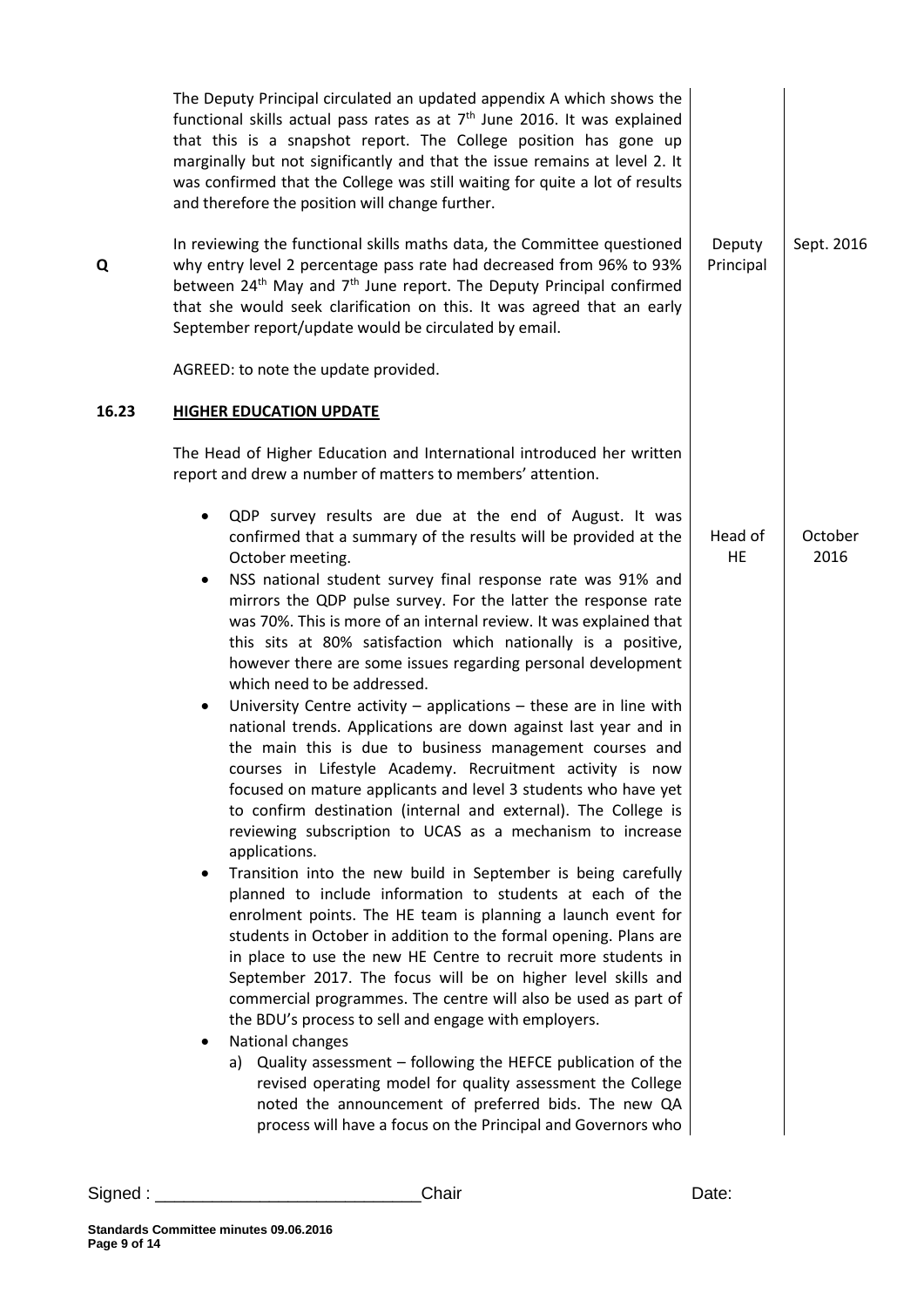| will need to be able to respond to HE questions.<br>b) Teaching excellence framework - the TEF was published on<br>16 <sup>th</sup> May and this will inform annual updates to the HE and<br>HLS strategy and quality assurance mechanisms for HE. One<br>interesting point noted was that this will not include<br>observations of HE teaching.<br>AGREED: to note the update provided.<br>16.24<br>LEARNER VOICE STRATEGY 2015/16 UPDATE<br>It was agreed that the three scheduled report items;<br>a) national learner survey<br>b) work based learner student survey and<br>c) compliments and complaints would be deferred for consideration to<br>the October meeting.<br>It was explained that in relation to the national learner survey the data<br>was not available in time to be analysed for this meeting. In relation to<br>the work based learning student survey information provided, the data is<br>incorrect and the team would like the opportunity to revisit, as well as<br>the fact that this survey has been reopened to improve the response<br>rate. In relation to the work based learning student survey, the<br>Committee indicated that at the October meeting they would welcome<br>Paul Rana<br>October<br>the opportunity to ask questions of the senior member of staff<br>2016<br><b>CH</b><br>responsible for coordinating the survey and they would also like an<br>explanation as to how incorrect data was presented to this Committee.<br>AGREED: to defer consideration of this item to the October meeting.<br>16.25<br><b>SAFEGUARDING UPDATE</b><br>The Deputy Principal introduced her comprehensive written report and<br>key matters noted were<br>Safeguarding steering group met in April 2016<br>Potentially at risk vulnerable students - currently 265 identified<br>students are on programme within the different groups. The<br>team has completed over 2000 support interventions this<br>academic year.<br>The retention for students remains closely monitored, the most<br>$\bullet$<br>concerning group are those described as 'not in parental<br>accommodation'. She provided assurance that the College has<br>looked in to the reasons for the decline in retention for this<br>group. It appears to be the case that the College has more<br>students living in hostels and within the hostel programme there<br>has been a significant change to the level of support offered. The<br>team are looking at how they can support from within the<br>College next year. |  |  |
|----------------------------------------------------------------------------------------------------------------------------------------------------------------------------------------------------------------------------------------------------------------------------------------------------------------------------------------------------------------------------------------------------------------------------------------------------------------------------------------------------------------------------------------------------------------------------------------------------------------------------------------------------------------------------------------------------------------------------------------------------------------------------------------------------------------------------------------------------------------------------------------------------------------------------------------------------------------------------------------------------------------------------------------------------------------------------------------------------------------------------------------------------------------------------------------------------------------------------------------------------------------------------------------------------------------------------------------------------------------------------------------------------------------------------------------------------------------------------------------------------------------------------------------------------------------------------------------------------------------------------------------------------------------------------------------------------------------------------------------------------------------------------------------------------------------------------------------------------------------------------------------------------------------------------------------------------------------------------------------------------------------------------------------------------------------------------------------------------------------------------------------------------------------------------------------------------------------------------------------------------------------------------------------------------------------------------------------------------------------------------------------------------------------------------------------------------------------------------------------------------------------------------------------|--|--|
|                                                                                                                                                                                                                                                                                                                                                                                                                                                                                                                                                                                                                                                                                                                                                                                                                                                                                                                                                                                                                                                                                                                                                                                                                                                                                                                                                                                                                                                                                                                                                                                                                                                                                                                                                                                                                                                                                                                                                                                                                                                                                                                                                                                                                                                                                                                                                                                                                                                                                                                                        |  |  |
|                                                                                                                                                                                                                                                                                                                                                                                                                                                                                                                                                                                                                                                                                                                                                                                                                                                                                                                                                                                                                                                                                                                                                                                                                                                                                                                                                                                                                                                                                                                                                                                                                                                                                                                                                                                                                                                                                                                                                                                                                                                                                                                                                                                                                                                                                                                                                                                                                                                                                                                                        |  |  |
|                                                                                                                                                                                                                                                                                                                                                                                                                                                                                                                                                                                                                                                                                                                                                                                                                                                                                                                                                                                                                                                                                                                                                                                                                                                                                                                                                                                                                                                                                                                                                                                                                                                                                                                                                                                                                                                                                                                                                                                                                                                                                                                                                                                                                                                                                                                                                                                                                                                                                                                                        |  |  |
|                                                                                                                                                                                                                                                                                                                                                                                                                                                                                                                                                                                                                                                                                                                                                                                                                                                                                                                                                                                                                                                                                                                                                                                                                                                                                                                                                                                                                                                                                                                                                                                                                                                                                                                                                                                                                                                                                                                                                                                                                                                                                                                                                                                                                                                                                                                                                                                                                                                                                                                                        |  |  |
|                                                                                                                                                                                                                                                                                                                                                                                                                                                                                                                                                                                                                                                                                                                                                                                                                                                                                                                                                                                                                                                                                                                                                                                                                                                                                                                                                                                                                                                                                                                                                                                                                                                                                                                                                                                                                                                                                                                                                                                                                                                                                                                                                                                                                                                                                                                                                                                                                                                                                                                                        |  |  |
|                                                                                                                                                                                                                                                                                                                                                                                                                                                                                                                                                                                                                                                                                                                                                                                                                                                                                                                                                                                                                                                                                                                                                                                                                                                                                                                                                                                                                                                                                                                                                                                                                                                                                                                                                                                                                                                                                                                                                                                                                                                                                                                                                                                                                                                                                                                                                                                                                                                                                                                                        |  |  |
|                                                                                                                                                                                                                                                                                                                                                                                                                                                                                                                                                                                                                                                                                                                                                                                                                                                                                                                                                                                                                                                                                                                                                                                                                                                                                                                                                                                                                                                                                                                                                                                                                                                                                                                                                                                                                                                                                                                                                                                                                                                                                                                                                                                                                                                                                                                                                                                                                                                                                                                                        |  |  |
|                                                                                                                                                                                                                                                                                                                                                                                                                                                                                                                                                                                                                                                                                                                                                                                                                                                                                                                                                                                                                                                                                                                                                                                                                                                                                                                                                                                                                                                                                                                                                                                                                                                                                                                                                                                                                                                                                                                                                                                                                                                                                                                                                                                                                                                                                                                                                                                                                                                                                                                                        |  |  |
|                                                                                                                                                                                                                                                                                                                                                                                                                                                                                                                                                                                                                                                                                                                                                                                                                                                                                                                                                                                                                                                                                                                                                                                                                                                                                                                                                                                                                                                                                                                                                                                                                                                                                                                                                                                                                                                                                                                                                                                                                                                                                                                                                                                                                                                                                                                                                                                                                                                                                                                                        |  |  |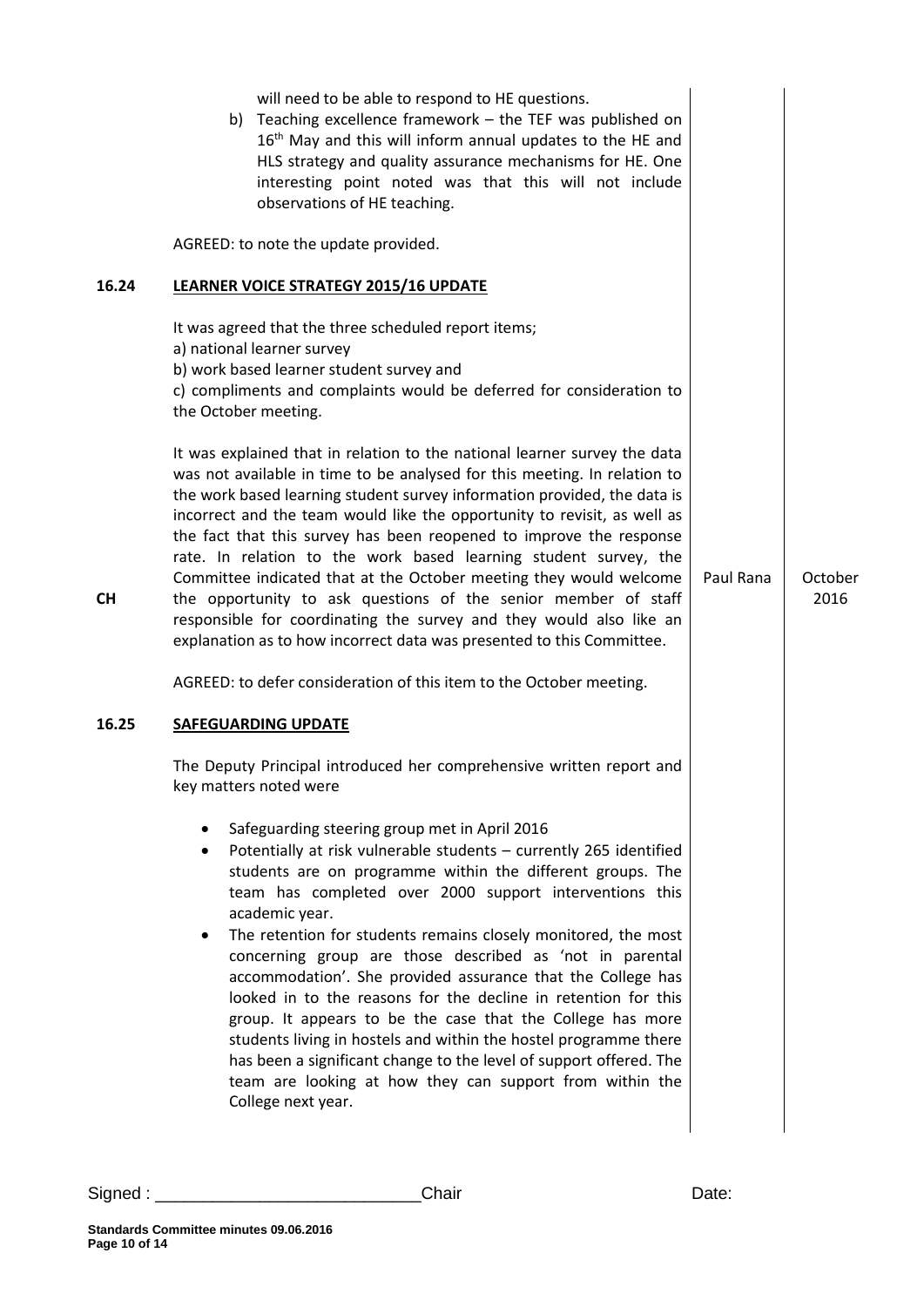To date, more students have been identified as high priority when compared to the previous year.

- The annual review of Prevent is scheduled at agenda item 11 for this meeting.
- Work is already underway to identify those students who need support from day one in the next academic year.
- The safeguarding policy statement has been reviewed and minor amendments made. This was approved for 16/17 by the Corporation Board on the  $19<sup>th</sup>$  May 2016. This will be reviewed again following the revision to the DFE document. It was confirmed that this document has been circulated to Governors. Any changes needed will be incorporated within College policy.
- Safeguarding incidents  $-$  the comparison of the reported incidents within College provision in the current academic year indicates that there has been a significant increase in the number of reported safeguarding related incidents, 106 in the year to date compared with 23 in 14/15. A comparison of the data indicates that there has been an increase across all months of the year and that the increase is not due to a spike in referrals. There has also been a slight increase in referrals within partner provision this year, 14 within the period September 2015 to April 2016 compared with 14 referrals in the whole of the 14/15 academic year. It is helped by better staff training and staff taking a 'better safe than sorry' reporting approach has led to this increase. Members' attention was drawn to section 6.8 of the report which details the number of referrals by each School of Learning.

59% of the referrals related to female students. Within the three Schools of Learning, the highest proportion of referrals 30.9% were related to students with a learning difficulty or disability (LDD). Within the College population, LDD students equate to 26.5% of the cohort. 87.05% of the referrals related to students who are 16-18 years of age. It was explained that the College is seeing a high number of mental health issues particularly a high number of students showing suicidal thoughts and evidence of self-harming. The Committee questioned whether there was any correlation with an increased use of synthetic drugs. The Deputy Principal indicated that this was not something that the College has seen evidence of.

The Deputy Principal indicated that by and large the increase is a positive sign of confidence in reporting. It was agreed that the statistics would be monitored next year to see if there is an increase in numbers again.

It was confirmed that the College has now had some QDP learner survey information returned and it was pleasing to see that 100% of students said that they knew how to keep themselves safe on the internet. 96% said that they had received training on radicalisation and extremism.

Signed : \_\_\_\_\_\_\_\_\_\_\_\_\_\_\_\_\_\_\_\_\_\_\_\_\_\_\_\_Chair Date: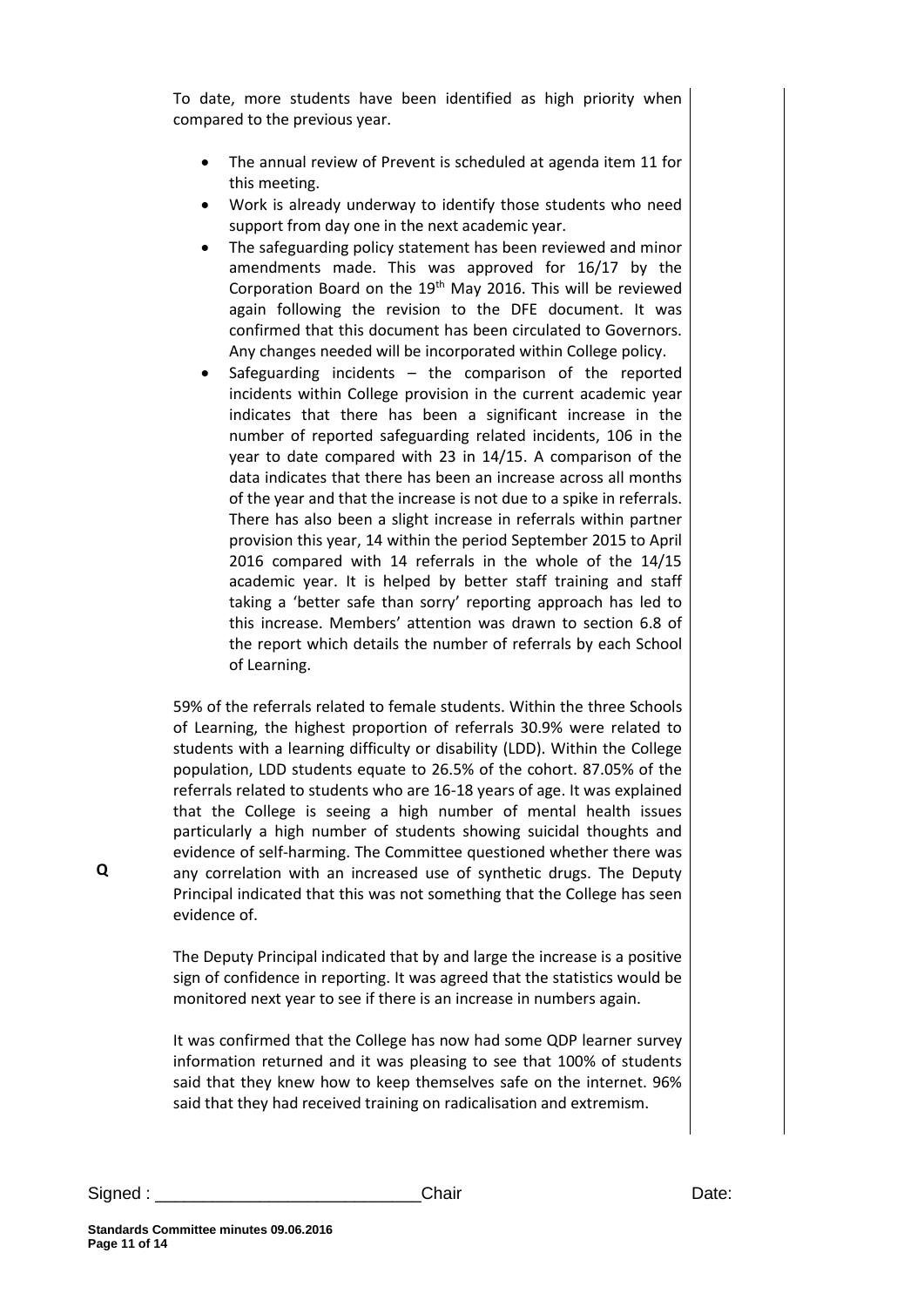AGREED: to note the update provided.

#### **16.26 PREVENT – ANNUAL REVIEW**

The Director of Communications Marketing and Learner Engagement introduced her written report. She confirmed that the 15/16 academic year had been a year of implementation. Her paper presented has been constructed to reflect the statutory headings. Key matters noted were

- a) Risk assessment the risk assessment has been updated throughout 15/16 to reflect the changes in risk profile of the College. The risk assessment is mindful of the local counter terrorism profile which, overall assesses risk for Nottinghamshire as relatively low. In addition the College has a Prevent selfassessment which RAG rates various aspects of Prevent activity. Governors were asked to note that this assessment in all areas is at least amber with many areas being assessed as green.
- b) Staff training and development there are currently 30 staff who are outstanding in terms of completing their mandatory training and these individuals are being pursued through performance management processes. The expectation is to achieve 100% compliance by the end of June. It is now a requirement to obtain an annual update to safeguarding training. The College is currently investigating how it will deliver this.
- c) Welfare and pastoral support 96% of students indicated that they could recall training on this. There is more to be done to ensure that students can explicitly articulate British Values.
- d) Speakers and events the College drafted and approved a speakers and events policy in March 2016. This requires staff to seek approval for speakers or events where they might be controversial or staff are unsure about whether the nature of the event would be appropriate. The vast majority of events within the College are employer related and as such would not be a cause for concern under the Prevent heading.
- e) Prevent referrals to date the College has received 21 referrals through the safeguarding team relating to Prevent. Of those, three have been referred to the Police Prevent Team for support. Two are receiving ongoing intervention from agencies outside of the College. None of the referrals to date have met the threshold for channel support.

It was noted that Prevent duties in relation to FE and HE are the same in terms of expectations. QAA have confirmed that they will defer to Ofsted's view of the College for this element of inspection.

It was explained to the Committee that the IT Director gets a weekly report on students trying to access violent sites or extremist sites. The College uses a third party web filter company that is commonly utilised in the FE sector. The College ticks the themes and subjects to be included within the filter and blocking process. In addition to this it can add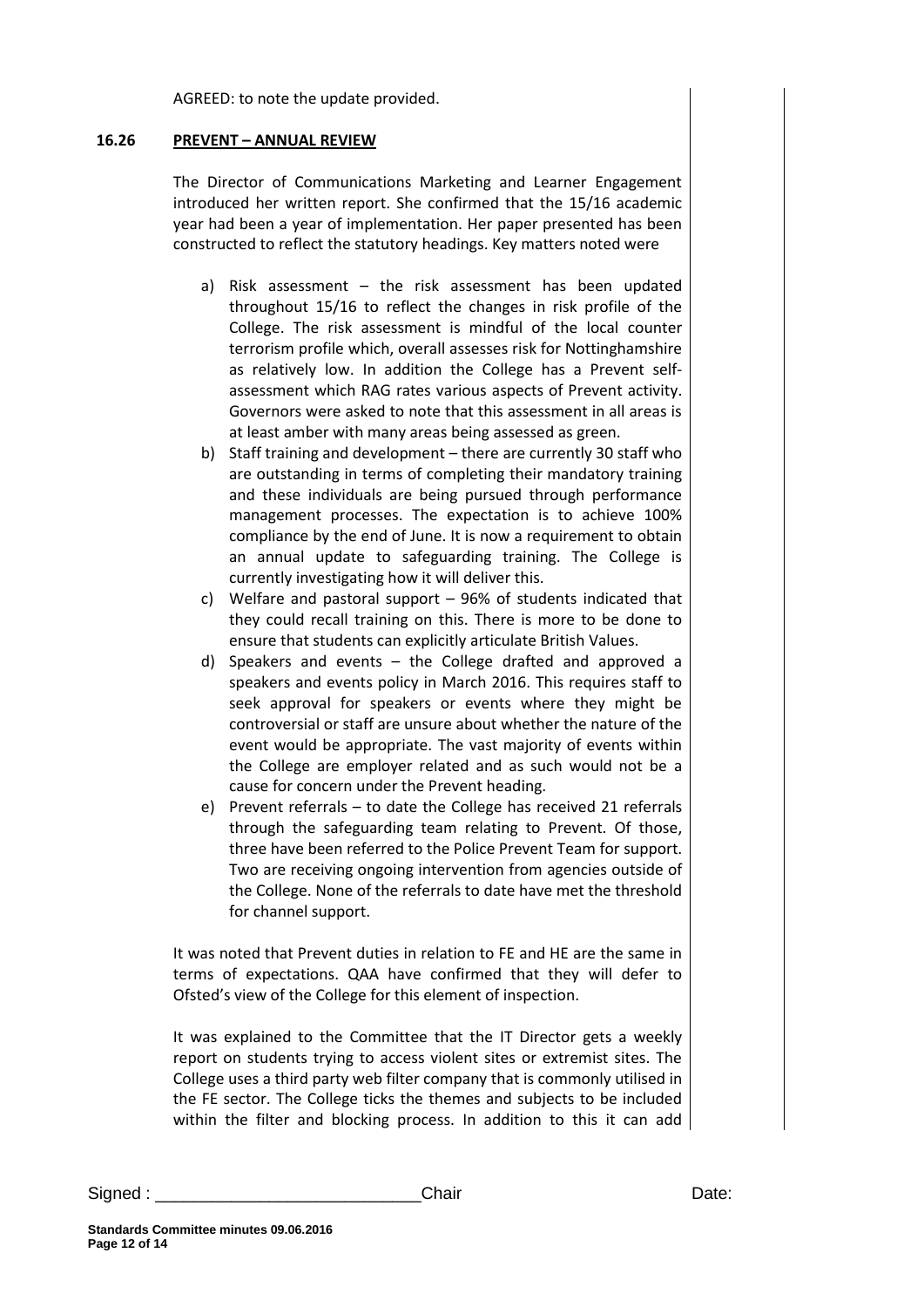additional sites as appropriate. The awareness on the part of staff is key to ensuring a robust system.

It was explained that the identified gap at the current time is students' use of mobile phones on the College system. From September 2016, the College will be able to identify which student is linked to which mobile phone number and this will help to improve the system.

AGREED: to note the update provided.

#### **16.27 GOVERNANCE REVIEW**

The Clerk introduced this item and indicated that the papers presented were intended to support Committee self-assessment for 2015/16. In addition she asked the Committee to consider whether any changes were recommended to the current terms of office and membership. She also put forward a work plan for the 2016/17 academic year.

The Committee considered the papers provided and all agreed that it had been pleasing to see that attendance has improved. The Committee in general felt that it was working better, although it was felt that there would be a benefit in simplifying some of the content of reports with more focused delivery. The Principal indicated that she would like to see a focus on what Governors need to know to effectively challenge and monitor and that in her view, there was still room for improvement in relation to this.

The Committee felt that the number of and phasing/timings of meetings worked well.

The Committee were happy to put forward proposals that the Terms of Reference remain unchanged for the next academic year.

In terms of membership, the Committee felt that this was solid in terms of the current position which is Dame Asha Khemka, Diana Meale, John Holford, Nick Gollubs, Mark Williams and Chris Hatherall, the external cooptee. It was noted that Diana Meale would conclude her second and final term of office as a Governor in October 2016 so realistically she has one more Committee meeting left. Nick Gollubs, if not successfully reappointed as the Student Union President would also cease to be a Governor at the end of July 2016, however any replacement for his position would be invited to sit on this Committee. The group felt that membership remained strong but all agreed that there would need to be careful monitoring of this throughout the next academic year.

Members were happy that the work plan proposed was fit for purpose and was useful as a framework document with other matters being added throughout the year as required.

AGREED: to note the update provided.

Signed : \_\_\_\_\_\_\_\_\_\_\_\_\_\_\_\_\_\_\_\_\_\_\_\_\_\_\_\_Chair Date: